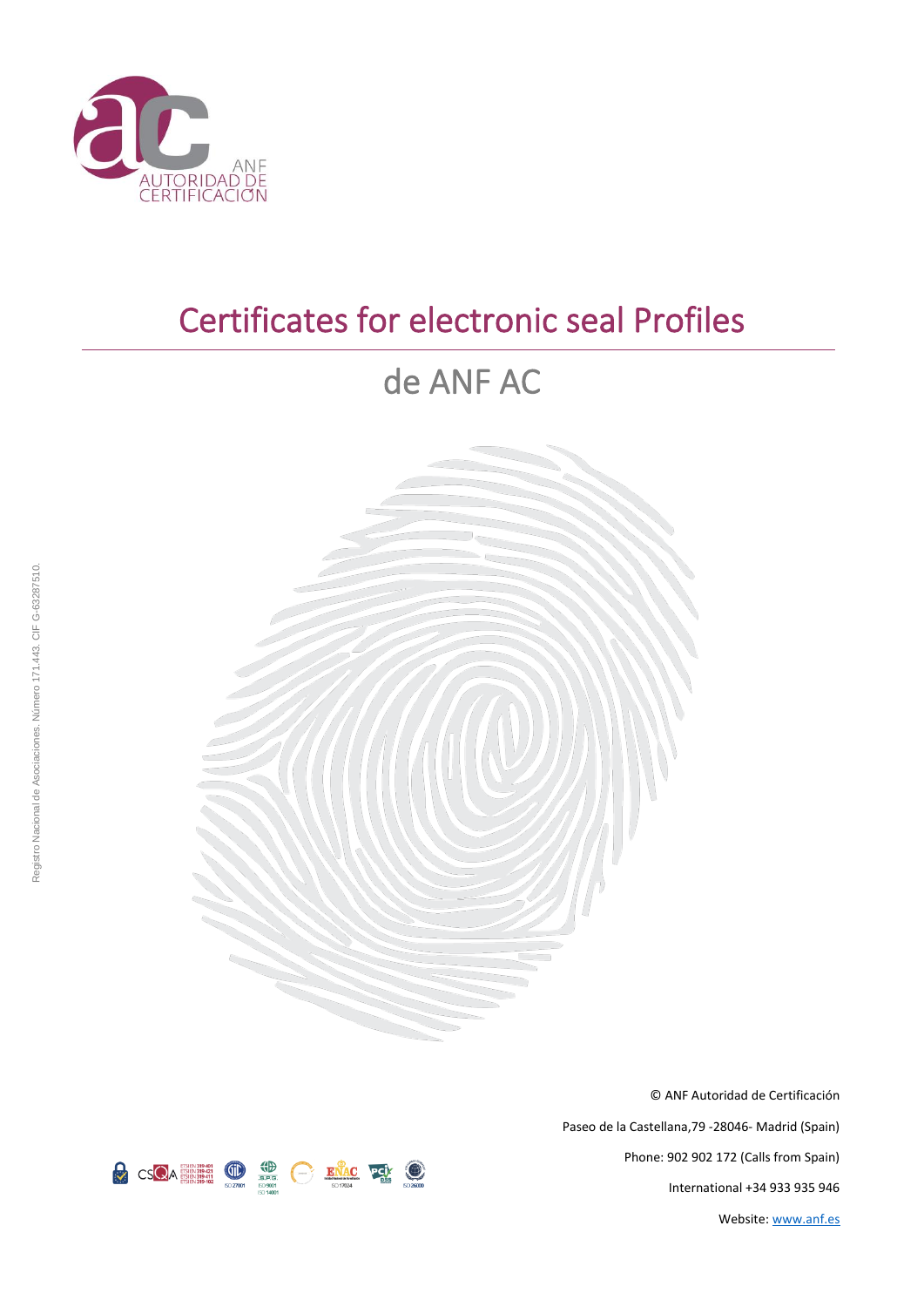**Security Level**

*Public Document*

#### **Important Notice**

*This document is the property of ANF Autoridad de Certificación*

*Reproduction and dissemination without the express authorization of ANF Autoridad de Certificación is prohibited.*

### **2000 – 2022 CC-BY- ND (Creative commons licenses)**

Address: Paseo de la Castellana, 79 - 28046 - Madrid (Spain)

Phone: 932 661 614 (calls from Spain) International (+34) 933 935 946

Website: [www.anf.es](http://www.anf.es/)

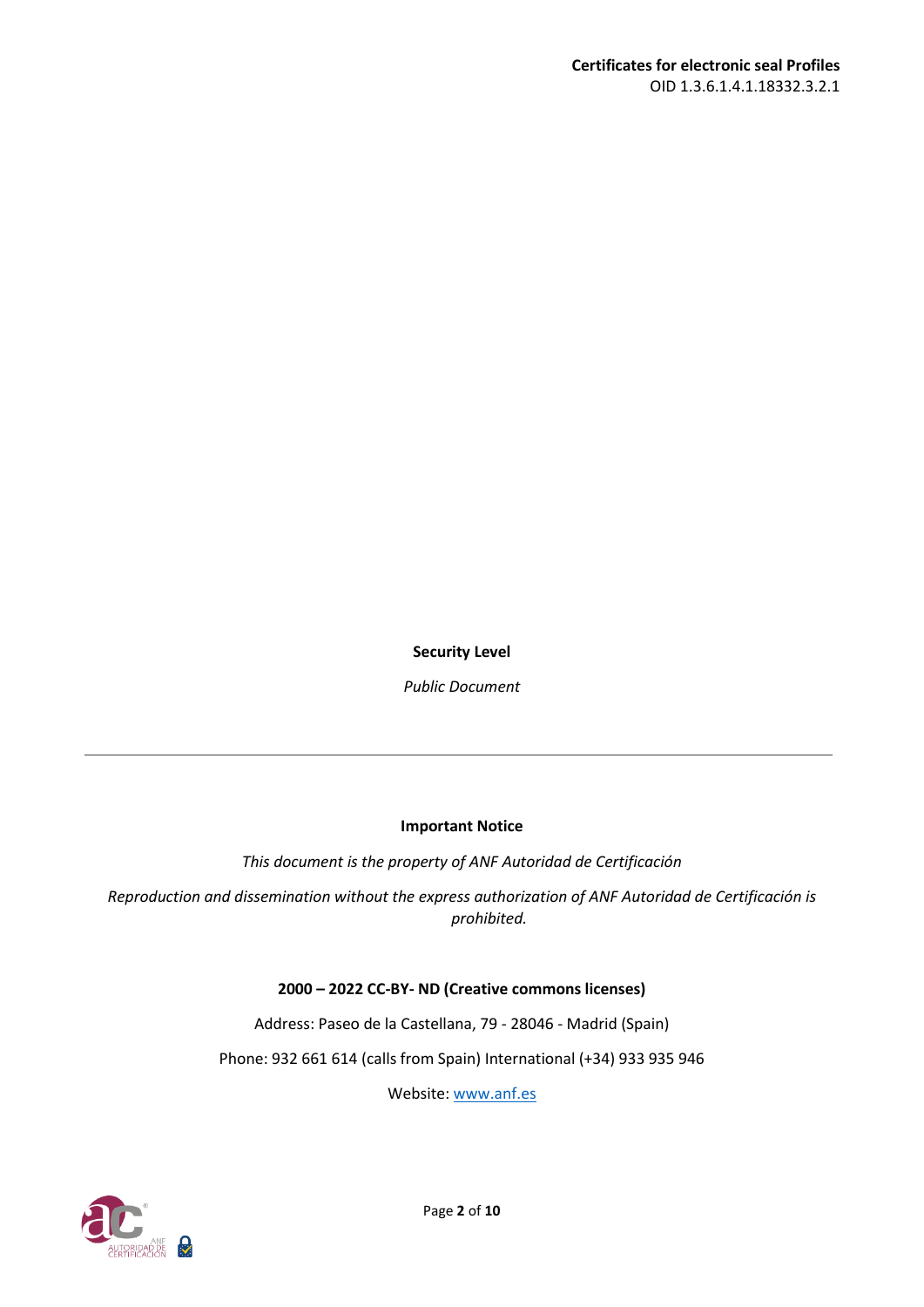# ÍNDEX

|    | 1.1. |  |
|----|------|--|
|    | 1.2. |  |
|    | 1.3. |  |
| 2. |      |  |
|    | 2.1. |  |
|    | 2.2. |  |
|    |      |  |
|    | 3.1. |  |
|    | 3.2. |  |
|    |      |  |
|    | 4.1. |  |
|    |      |  |

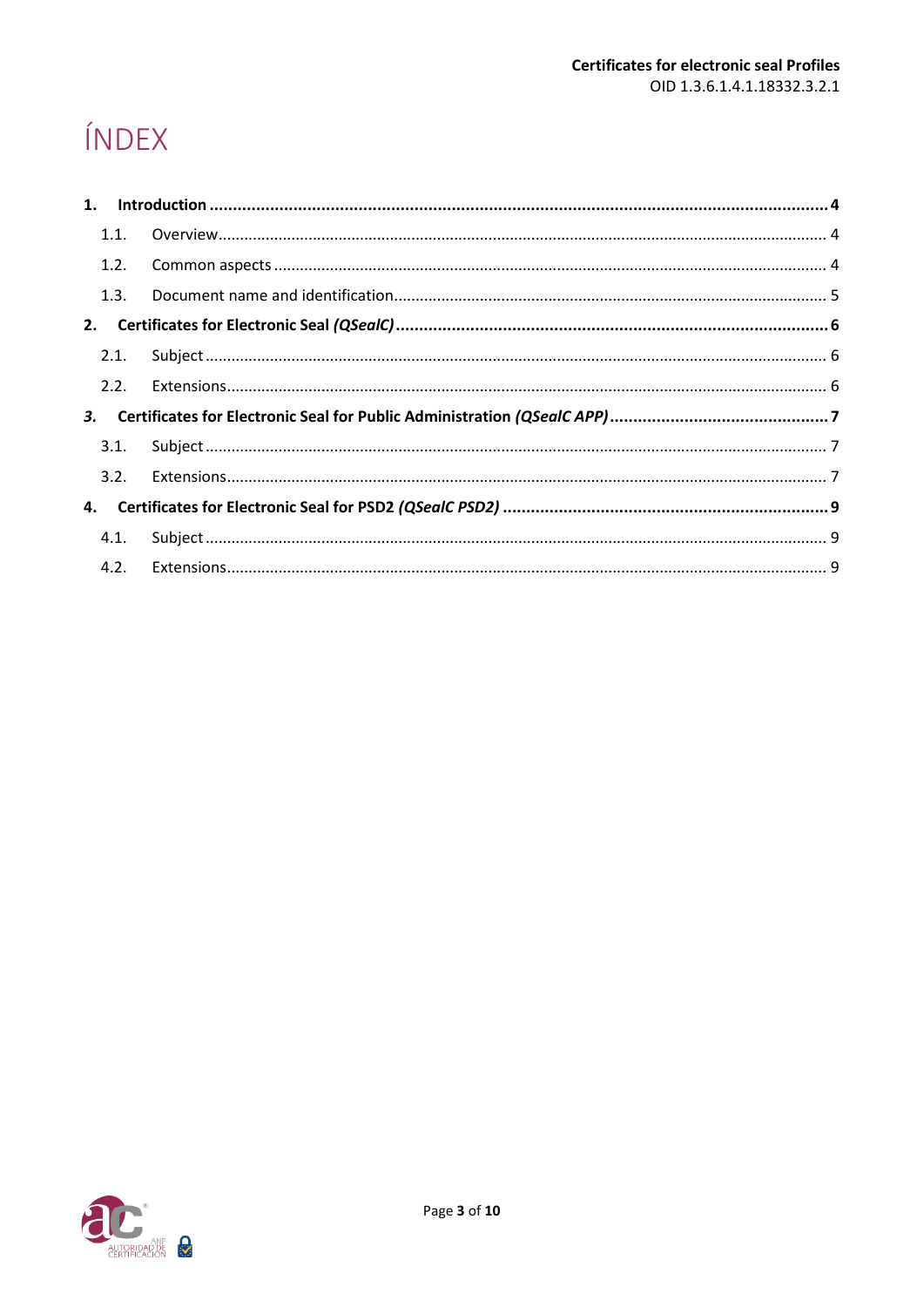## <span id="page-3-0"></span>1. Introduction

### <span id="page-3-1"></span>**1.1. Overview**

This document sets out the profiles of the different types of qualified certificates for electronic signature issued by ANF Autoridad de Certificación:

- **Certificate for Electronic Seal** *(QSealC)*
- **Certificate for Electronic Seal for Public Administration** *(QSealC AAPP)*
- **Certificate for Electronic Seal for PSD2** *(QSealC PSD2)*

The Certification Policies associated with these certificates are published and accessible on ANF ACs website: <https://www.anf.es/en/repositorio-legal/>

To prepare these profiles, the following provisions have been taken into account:

- **Regulation (EU) No 910/2014** of the european parliament and of the council of 23 July 2014 on electronic identification and trust services for electronic transactions in the internal market and repealing Directive 1999/93/EC (eIDAS Regulation).
- **ETSI EN 319 412** Electronic Signatures and Infrastructures (ESI); Certificate Profiles (all 5 parts)
- **ETSI TS 119 495** Electronic Signatures and Infrastructures (ESI); Sector Specific Requirements; Qualified Certificate Profiles and TSP Policy Requirements under the payment services Directive (EU) 2015/2366
- **IETF RFC 3739.** Internet X.509 Public Key Infrastructure. Qualified Certificates Profile
- **Política de Firma y de Certificados de la Administración General del Estado**:. Anexo 2: Perfiles de certificados electrónicos

#### <span id="page-3-2"></span>**1.2. Common aspects**

All certificates issued under this policy are in accordance with X.509 Version 3 standard.

As ETSI EN 319 412-2 indicates, the size of the *givenName, surname, pseudonym, commonName, organizationName and organizationUnitName* fields can be longer than the limit established in IETF RFC 5280.

Within the certificates, besides the already standardized fields, there are also included a group of ANF AC OIDs (1.3.6.1.4.1.18332.x.x) which provide information in relation to the subscriber, or other information of interest. The complete list of OID codes and the information associated to the same may be consulted in the section "Proprietary fields of ANF AC" of the Certification Practice Statement of ANF AC.

Fields with OID 1.3.6.1.4.1.18838.1.1 are proprietary of the Spanish State Tax Administration Agency (Agencia Estatal de Administración Tributaria "AEAT"). Fields with OID 2.16.724.1.3.5.x.x, are required and identified in the Identification and Electronic Signature Scheme v.1.7.6 published by the High Council of Electronic Administration.

All literals are entered in capital letters, with the exceptions of the email that will be in lowercase. No more than one space is entered between alphanumeric strings, or at the beginning or end of alphanumeric strings. The inclusion of abbreviations based on a simplification is admitted, provided they do not difficult the interpretation of information.

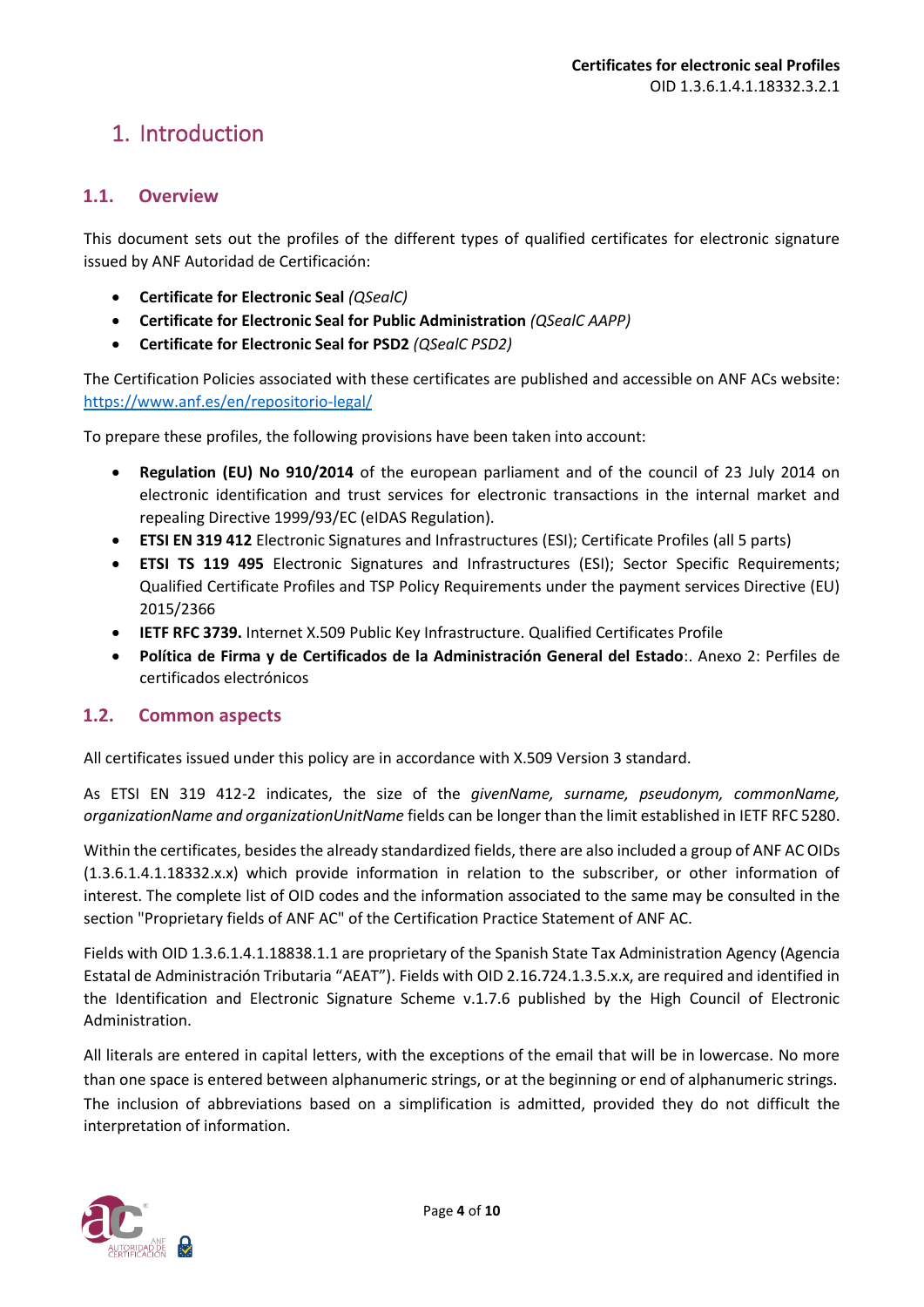As ETSI EN 319 412-2 indicates, the size of the *commonName, organizationName and organizationUnitName* fields can be longer than the limit established in IETF RFC 5280.

### <span id="page-4-0"></span>**1.3. Document name and identification**

| Name of the document | Certificates for electronic seal Profiles |                         |            |
|----------------------|-------------------------------------------|-------------------------|------------|
| Version              |                                           |                         |            |
| <b>OID</b>           | 1.3.6.1.4.1.18332.3.2.1                   |                         |            |
| <b>Approval date</b> | 30/11/2020                                | <b>Publication date</b> | 30/11/2020 |

#### 1.3.1. Revisions

| <b>Versions</b> | <b>Changes</b>                                                               | Approval   | <b>Publication</b> |
|-----------------|------------------------------------------------------------------------------|------------|--------------------|
| 2.2.            | Revisión anual                                                               | 01/02/2022 | 01/02/2022         |
| 2.1.            | Clarification of fields size. Limit of RFC 5280 extended by EN<br>319 412-3. | 30/11/2020 | 31/11/2020         |
| 2.0.            | Revisión anual                                                               | 18/01/2020 | 18/01/2020         |

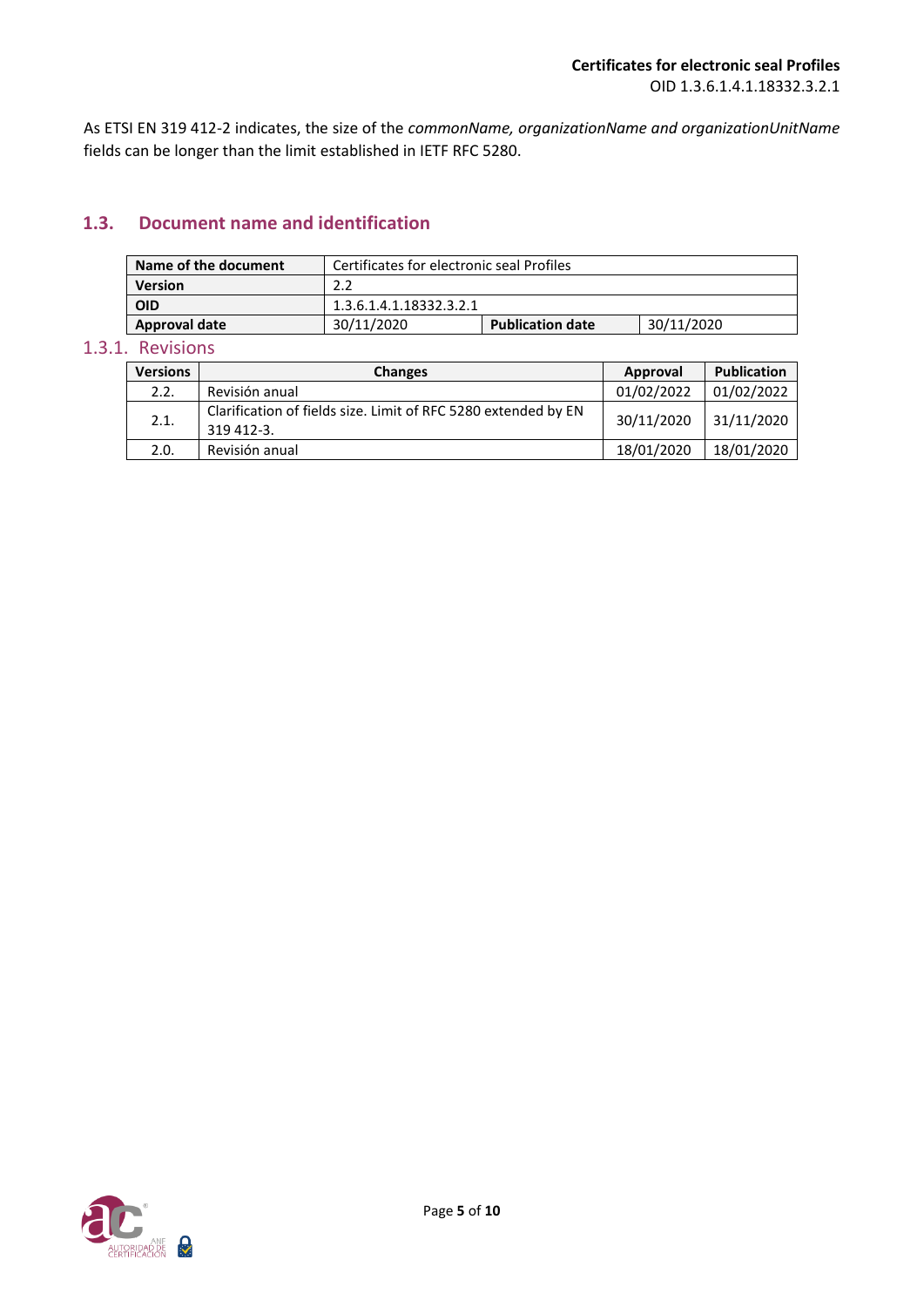# <span id="page-5-0"></span>2. Certificates for Electronic Seal *(QSealC)*

### <span id="page-5-1"></span>**2.1. Subject**

| Campo                                      | Descripción                                                           |
|--------------------------------------------|-----------------------------------------------------------------------|
| <b>Common Name (CN)</b>                    | Commercial name of the legal person.                                  |
| Email (E) (optional)                       | Organization contact email.                                           |
| Country (C)                                | Two-digit country code according to ISO 3166-1.                       |
| <b>Locality Name (L)</b>                   | Subscriber's city.                                                    |
| <b>State or Province (S)</b>               | Region, autonomous community or province of the subscriber.           |
| Organization name (O)                      | Exact name of the legal entity as it appears in the Commercial        |
|                                            | Register.                                                             |
| <b>Organizational Unit (OU)</b> (optional) | Certificado de Sello Electrónico                                      |
| <b>Organizational Unit (OU)</b> (optional) | Department or Unit within the organization.                           |
| <b>Organization identifier (OI)</b>        | NIF, as it appears in official records, codified according to ETSI EN |
|                                            | 319 412-1 (Ex: VATES-B00000000)                                       |

### <span id="page-5-2"></span>**2.2. Extensions**

| <b>Extensión</b>                    | <b>Descripción</b>                                                   |
|-------------------------------------|----------------------------------------------------------------------|
|                                     | OID of ANF AC Certification Policy corresponding to the certificate: |
|                                     | 1.3.6.1.4.1.18332.25.1.1.1 (Software)                                |
|                                     | 1.3.6.1.4.1.18332.25.1.1.4 (QSCD)                                    |
| <b>Certificate Policies</b>         | 1.3.6.1.4.1.18332.25.1.1.9 (Centralised)                             |
|                                     | OID of European Certification Policies (only one):                   |
|                                     | $0.4.0.194112.1.1$ (QCP-I)                                           |
|                                     | 0.4.0.194112.1.3 (QCP-l-qscd)                                        |
| <b>Basic Constraints</b>            | CA:FALSE                                                             |
|                                     | Digital Signature                                                    |
| <b>Key Usage</b>                    | <b>Content Commitment</b>                                            |
|                                     | <b>Key Encipherment</b>                                              |
| <b>Extended Key Usage</b>           | clientAuth                                                           |
|                                     | emailProtection                                                      |
| <b>Subject Alternative Name</b>     | (Optional) RFC822: email del firmante                                |
| <b>Subject Key Identifier</b>       | Public key ID of the certificate obtained from the hash              |
| <b>Authority Key Identifier</b>     | Public key ID of the CA certificate obtained from the hash           |
| <b>CRL Distribution Points</b>      | URI of the CRL                                                       |
| <b>Authority Information Access</b> | <b>OCSP - URI</b>                                                    |
|                                     | <b>CA Issuers - URI</b>                                              |
|                                     | Minimum:                                                             |
| <b>QCStatement</b>                  | QcCompliance: 0.4.0.1862.1.1                                         |
|                                     | QcType: 0.4.0.1862.1.6.2                                             |

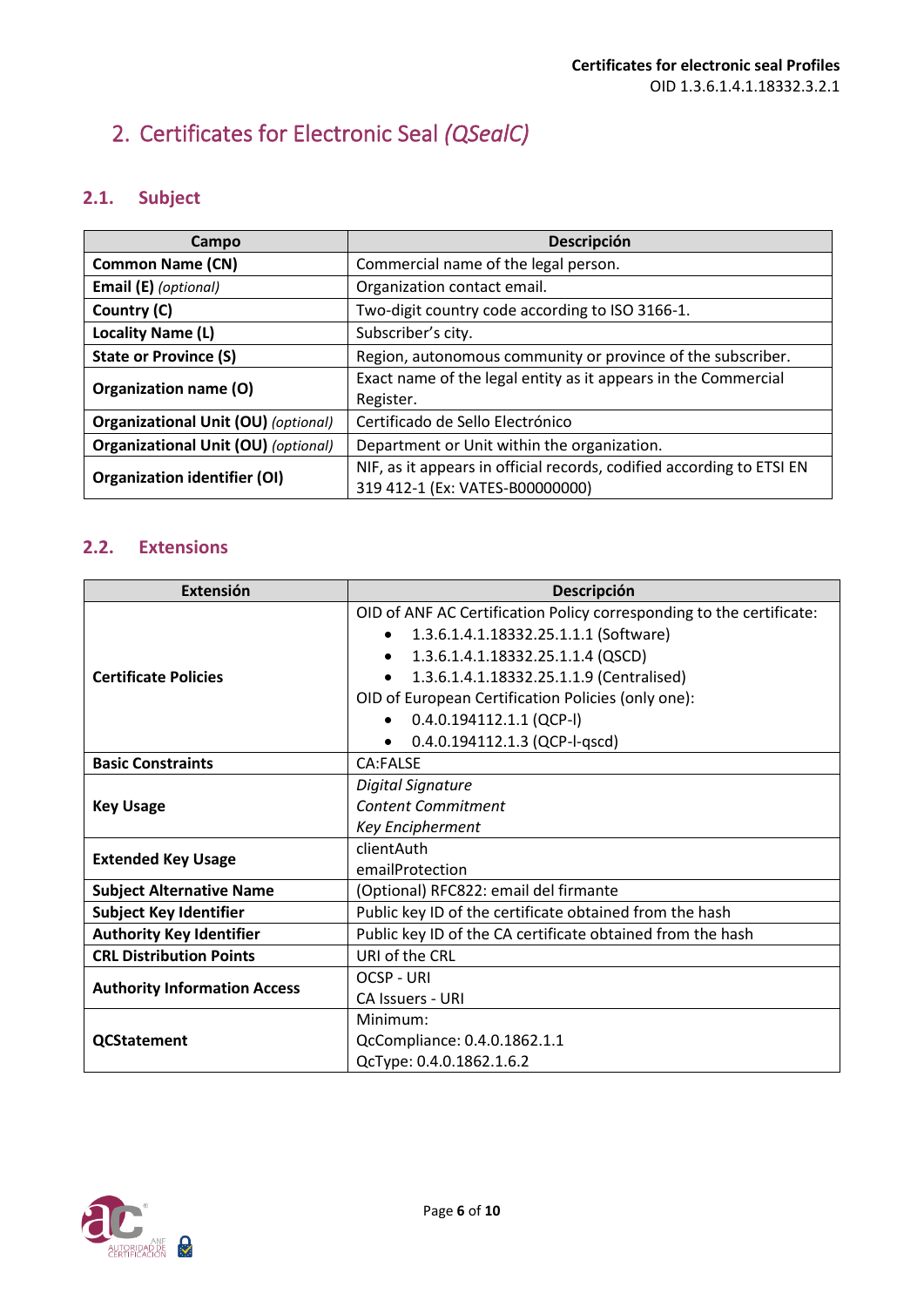# <span id="page-6-0"></span>*3.* Certificates for Electronic Seal for Public Administration *(QSealC APP)*

### <span id="page-6-1"></span>**3.1. Subject**

| Campo                                      | Descripción                                                           |
|--------------------------------------------|-----------------------------------------------------------------------|
| <b>Common Name (CN)</b>                    | Commercial name of the legal person.                                  |
| Email (E) (optional)                       | Organization contact email.                                           |
| Country (C)                                | Two-digit country code according to ISO 3166-1.                       |
| <b>Locality Name (L)</b>                   | Subscriber's city.                                                    |
| <b>State or Province (S)</b>               | Region, autonomous community or province of the subscriber.           |
| Organization name (O)                      | Exact name of the legal entity as it appears in the Commercial        |
|                                            | Register.                                                             |
| <b>Organizational Unit (OU) (optional)</b> | Certificado de Sello Electrónico                                      |
| <b>Organizational Unit (OU)</b> (optional) | Department or Unit within the organization.                           |
| <b>Organization identifier (OI)</b>        | NIF, as it appears in official records, codified according to ETSI EN |
|                                            | 319 412-1 (Ex: VATES-B00000000)                                       |

### <span id="page-6-2"></span>**3.2. Extensions**

| Extensión                           | Descripción                                                          |
|-------------------------------------|----------------------------------------------------------------------|
|                                     | OID of ANF AC Certification Policy corresponding to the certificate: |
|                                     | 1.3.6.1.4.1.18332.25.1.1.3 (Software)                                |
|                                     | 1.3.6.1.4.1.18332.25.1.1.2 (QSCD)<br>$\bullet$                       |
|                                     | 1.3.6.1.4.1.18332.25.1.1.11 (Centralised)                            |
|                                     | OID of European Certification Policies (only one):                   |
| <b>Certificate Policies</b>         | $0.4.0.194112.1.1$ (QCP-I)                                           |
|                                     | 0.4.0.194112.1.3 (QCP-l-qscd)                                        |
|                                     | OID según SGIADS:                                                    |
|                                     | 2.16.724.1.3.5.6.1 (nivel alto)                                      |
|                                     | 2.16.724.1.3.5.6.2 (nivel medio)<br>$\bullet$                        |
| <b>Basic Constraints</b>            | CA:FALSE                                                             |
|                                     | <b>Digital Signature</b>                                             |
| <b>Key Usage</b>                    | <b>Content Commitment</b>                                            |
|                                     | <b>Key Encipherment</b>                                              |
|                                     | clientAuth                                                           |
| <b>Extended Key Usage</b>           | emailProtection                                                      |
| <b>Subject Alternative Name</b>     | (Optional) RFC822: email del firmante                                |
| <b>Subject Key Identifier</b>       | Public key ID of the certificate obtained from the hash              |
| <b>Authority Key Identifier</b>     | Public key ID of the CA certificate obtained from the hash           |
| <b>CRL Distribution Points</b>      | URI of the CRL                                                       |
|                                     | OCSP - URI:                                                          |
| <b>Authority Information Access</b> | <b>CA Issuers - URI:</b>                                             |
|                                     | Minimum:                                                             |
| <b>QCStatement</b>                  | QcCompliance: 0.4.0.1862.1.1                                         |
|                                     | QcType: 0.4.0.1862.1.6.2                                             |

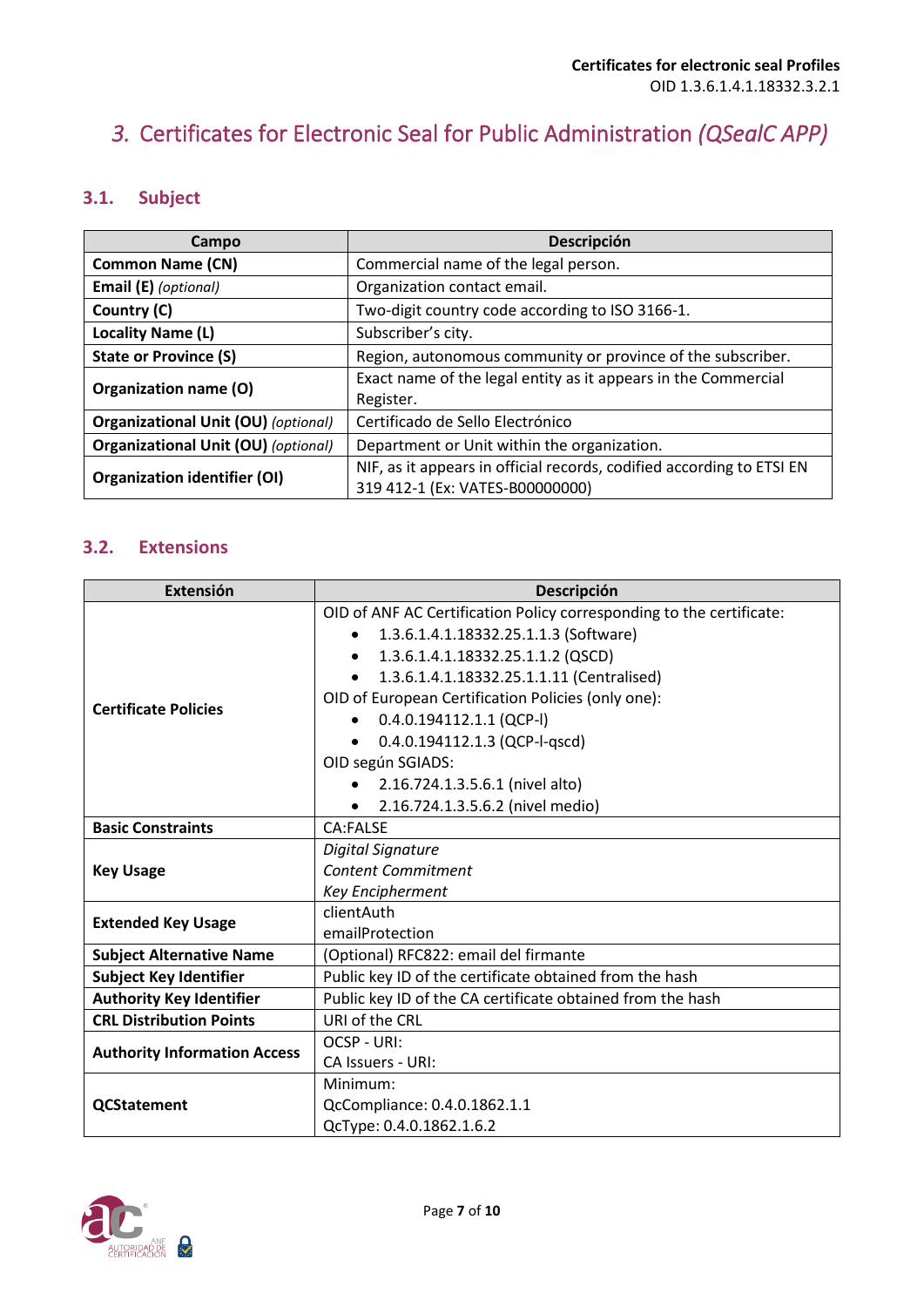| QcRetentionPeriod: 0.4.0.1862.1.6.3 Integer:=15 |
|-------------------------------------------------|
| QcPDS: https://www.anf.es/documentos            |

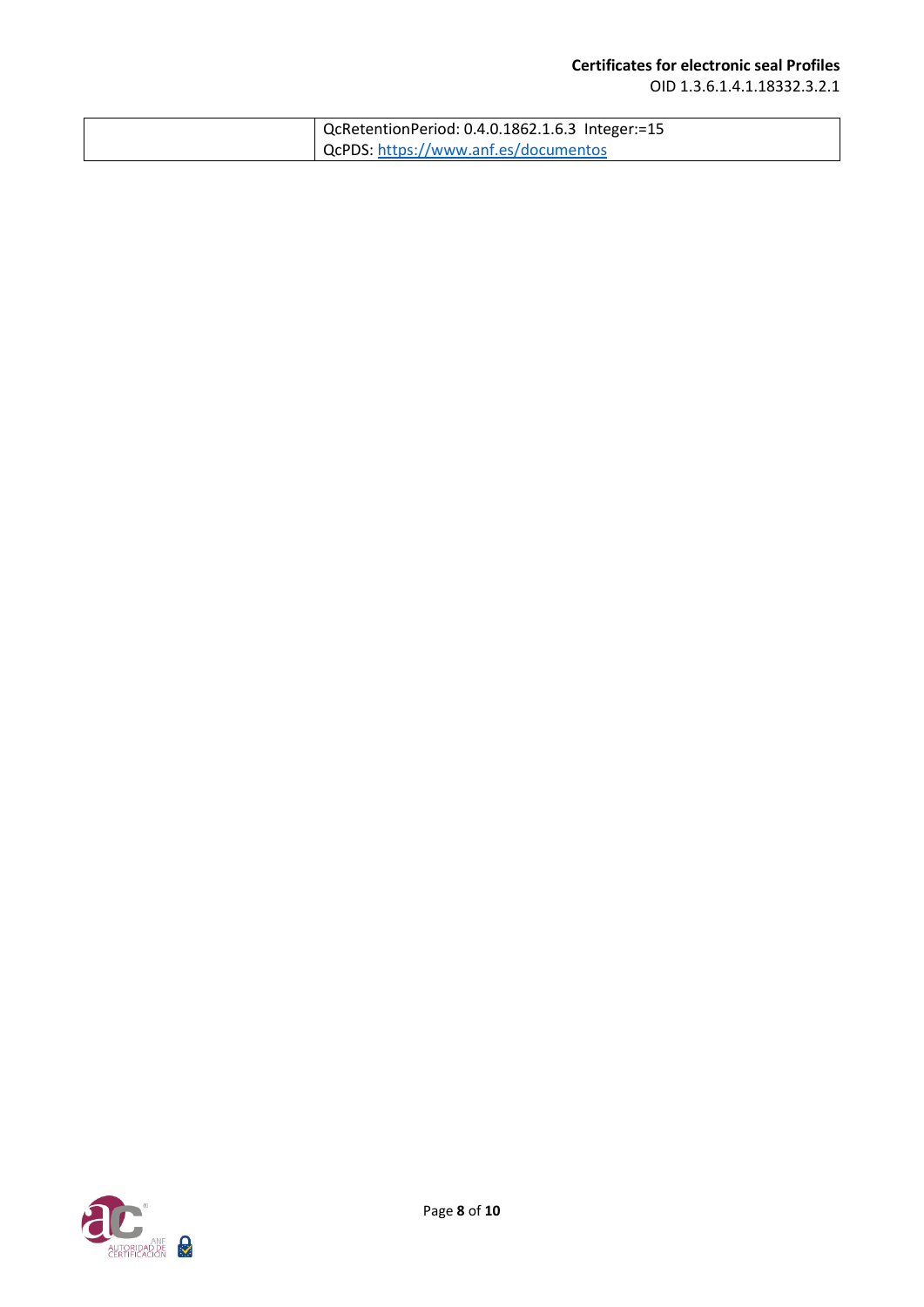# <span id="page-8-0"></span>4. Certificates for Electronic Seal for PSD2 *(QSealC PSD2)*

### <span id="page-8-1"></span>**4.1. Subject**

| Campo                                      | Descripción                                                                                                                                                                                                                           |
|--------------------------------------------|---------------------------------------------------------------------------------------------------------------------------------------------------------------------------------------------------------------------------------------|
| <b>Common Name (CN)</b>                    | Commercial name of the legal person.                                                                                                                                                                                                  |
| <b>Email (E)</b> (optional)                | Organization contact email.                                                                                                                                                                                                           |
| Country (C)                                | Two-digit country code according to ISO 3166-1.                                                                                                                                                                                       |
| Locality Name (L)                          | Subscriber's city.                                                                                                                                                                                                                    |
| <b>State or Province (S)</b>               | Region, autonomous community or province of the subscriber.                                                                                                                                                                           |
| Organization name (O)                      | Denominación exacta de la persona jurídica según aparezca en el<br>Registro público de la Autoridad Nacional Competente (NCA) del<br>Estado Miembro de origen o en los registros oficiales de la<br>Autoridad Bancaria Europea (EBA). |
| <b>Organizational Unit (OU) (optional)</b> | Certificado de Sello Electrónico PSD2                                                                                                                                                                                                 |
| <b>Organizational Unit (OU)</b> (optional) | Department or Unit within the organization.                                                                                                                                                                                           |
| <b>Organization identifier (OI)</b>        | Número de autorización PSD2 de la organización, codificado según<br>la especificación técnica ETSI TS 119 495                                                                                                                         |

### <span id="page-8-2"></span>**4.2. Extensions**

| Extensión                           | <b>Descripción</b>                                                   |
|-------------------------------------|----------------------------------------------------------------------|
|                                     | OID of ANF AC Certification Policy corresponding to the certificate: |
|                                     | 1.3.6.1.4.1.18332.25.1.1.5 (Software)<br>$\bullet$                   |
|                                     | 1.3.6.1.4.1.18332.25.1.1.6 (QSCD)<br>$\bullet$                       |
| <b>Certificate Policies</b>         | 1.3.6.1.4.1.18332.25.1.1.7 (Centralised)<br>$\bullet$                |
|                                     | OID of European Certification Policies (only one):                   |
|                                     | $0.4.0.194112.1.1$ (QCP-I)                                           |
|                                     | 0.4.0.194112.1.3 (QCP-l-qscd)<br>$\bullet$                           |
| <b>Basic Constraints</b>            | CA:FALSE                                                             |
|                                     | <b>Digital Signature</b>                                             |
| <b>Key Usage</b>                    | <b>Content Commitment</b>                                            |
|                                     | Key Encipherment                                                     |
| <b>Extended Key Usage</b>           | clientAuth                                                           |
|                                     | emailProtection                                                      |
| <b>Subject Alternative Name</b>     | (Optional) RFC822: email del firmante                                |
| <b>Subject Key Identifier</b>       | Public key ID of the certificate obtained from the hash              |
| <b>Authority Key Identifier</b>     | Public key ID of the CA certificate obtained from the hash           |
| <b>CRL Distribution Points</b>      | URI of the CRL                                                       |
|                                     | OCSP - URI:                                                          |
| <b>Authority Information Access</b> | <b>CA Issuers - URI:</b>                                             |
|                                     | Minimum:                                                             |
| <b>QCStatement</b>                  | QcCompliance: 0.4.0.1862.1.1                                         |
|                                     | QcType: 0.4.0.1862.1.6.2                                             |
|                                     | PSD2QcStatement: 0.4.0.19495.2 including:                            |